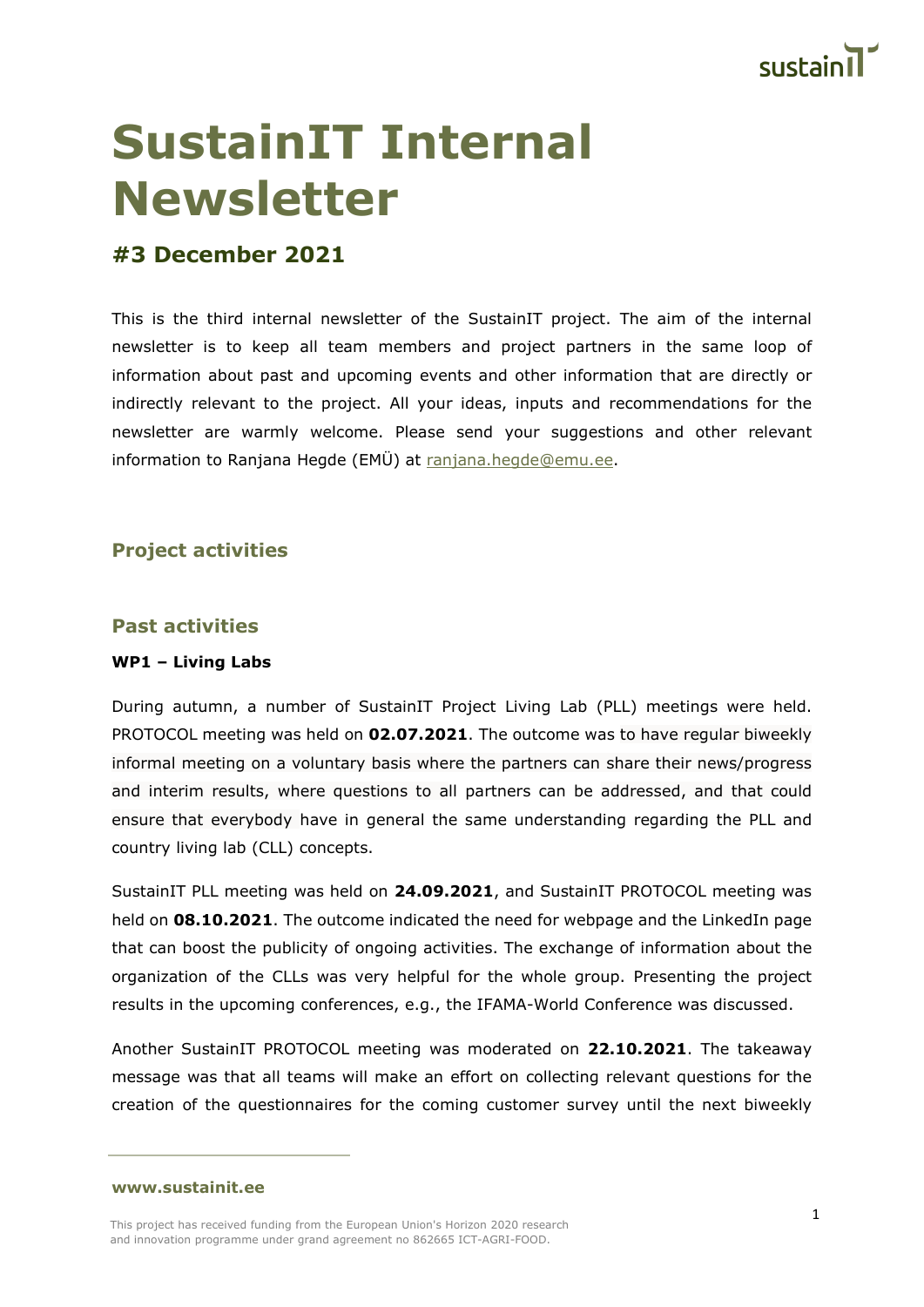

meeting on 29.10.2021. The next SustainIT PLL meeting was planned to take place on December 3, 2021.

On **29.10.2021**, The 'Evaluation Sheet CLL Estonia' and 'Evaluation Sheet Germany' was updated in the SustainIT workspace.

The CLL meetings were held on **28.10.2021** in Estonia, on **29.10.2021** in Germany and on **24.11.2021** in Finland.

#### **WP2 – Animal health and welfare data**

WP2 Task 2.1. Availability of data (M1-M8) – most of the data has been collected, the draft deliverable will be available by Christmas and the deliverable 2.1 will be completed by end of January 2022. The results of the CLL meetings are needed in English as these provide relevant information on the needs regarding animal health and welfare data in all countries. E.g. Finnish CLL gave the following valuable input.

The first meeting of Finnish LL was organized on **November 24, 2021** and there were 13 participants representing major database and ICT stakeholders, dairy companies and slaughterhouses & beef industry, experts & administrators and farmers. The LL is still missing a beef farmer and representatives of retailing shop chains. At the end of the meeting, discussions in breakout groups were shortly summarized to all participants.

With databases, a strong current development trend appears to be data analytics and transforming data to graphic presentations. The technology behind the databases also requires renewal. Finland has been a forerunner in establishing databases, whereas Estonia and Sweden have some practical ways to present and summarize data. International collaboration could increase the comparability of data. Obtaining data from AMS (automated milking systems) to databases would be a great improvement. Possibilities to find resources for development work were also discussed. It was stated that the prerequisite is that all stakeholders have a joint view on the direction of development.

#### **WP3 business development**

On **02.07.2021** details of an Extended Abstract Submitted to the NBM Conference 2021 was uploaded in the SustainIT workspace.

**[www.sustainit.ee](http://www.sustainit.ee/)**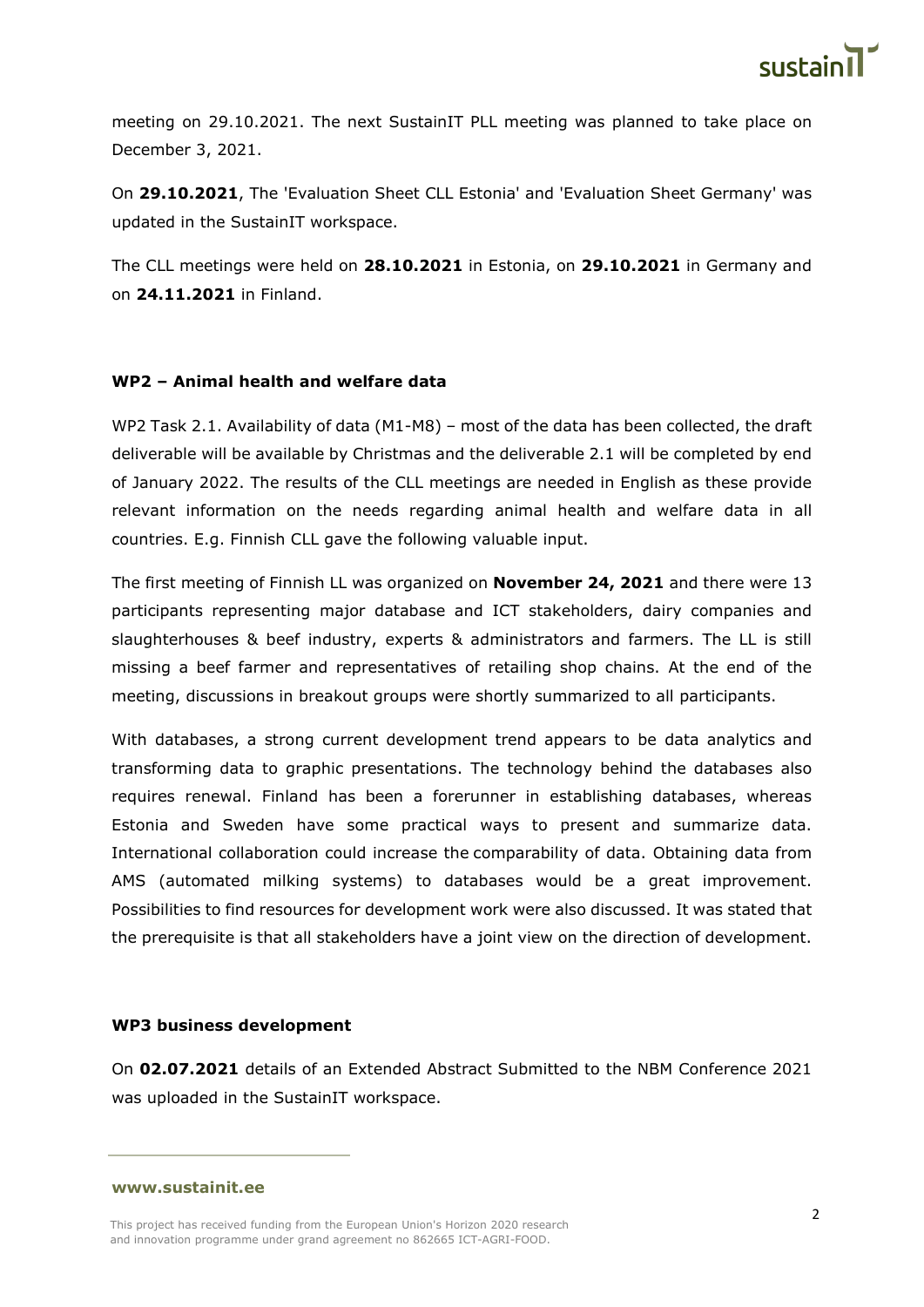

A preliminary draft file on various points to discuss/evaluate and potentially to be include in consumer survey has been constantly updated in the SustainIT folder (**updated on 12.11.2021**). Colleagues from Germany, and Estonia provided suggestions and comments for the questionnaire. Literature review done by Natascha Schlereth was especially useful for finalizing the questionnaire.

#### **WP4 Public sector interactions**

Martin Kukk participated in the Smart Agri Hubs workshop on Horizon Europe Opportunities (**17.11.2021**), and will follow the EU initiatives on agricultural data spaces, digital innovation hubs, and agriculture of data partnership, all of which are new initiatives in process.

Martin Kukk, Ants-Hannes Viira and Anne Põder finalized the manuscript of the systematic literature review about the role of the public sector in digitalization of agriculture (**26.11.2021**).

In the PLL meeting, Martin Kukk introduced the work plan and schedule for WP4 (**03.12.2021**)

Martin Kukk, Ants-Hannes Viira and Hardi Tamm participated in the Webinar on the Horizon Europe candidate partnership Agriculture of Data (**10.12.2021**).

In the next PLL meeting, Martin Kukk and Ants-Hannes Viira will present and expect partners' feedback on the research questions and research plan of tasks 4.1 and 4.3 (**17.12.2021**).

### **WP5 – Dissemination, exploitation and communication**

External newsletter in December. We would like to send out the external newsletter before Christmas and Anne Põder is waiting for everyone's contribution by December 14th.

#### **Planned topics in the next newsletter:**

- I. Introduction
- II. Progress:
	- a. Living Labs

#### **[www.sustainit.ee](http://www.sustainit.ee/)**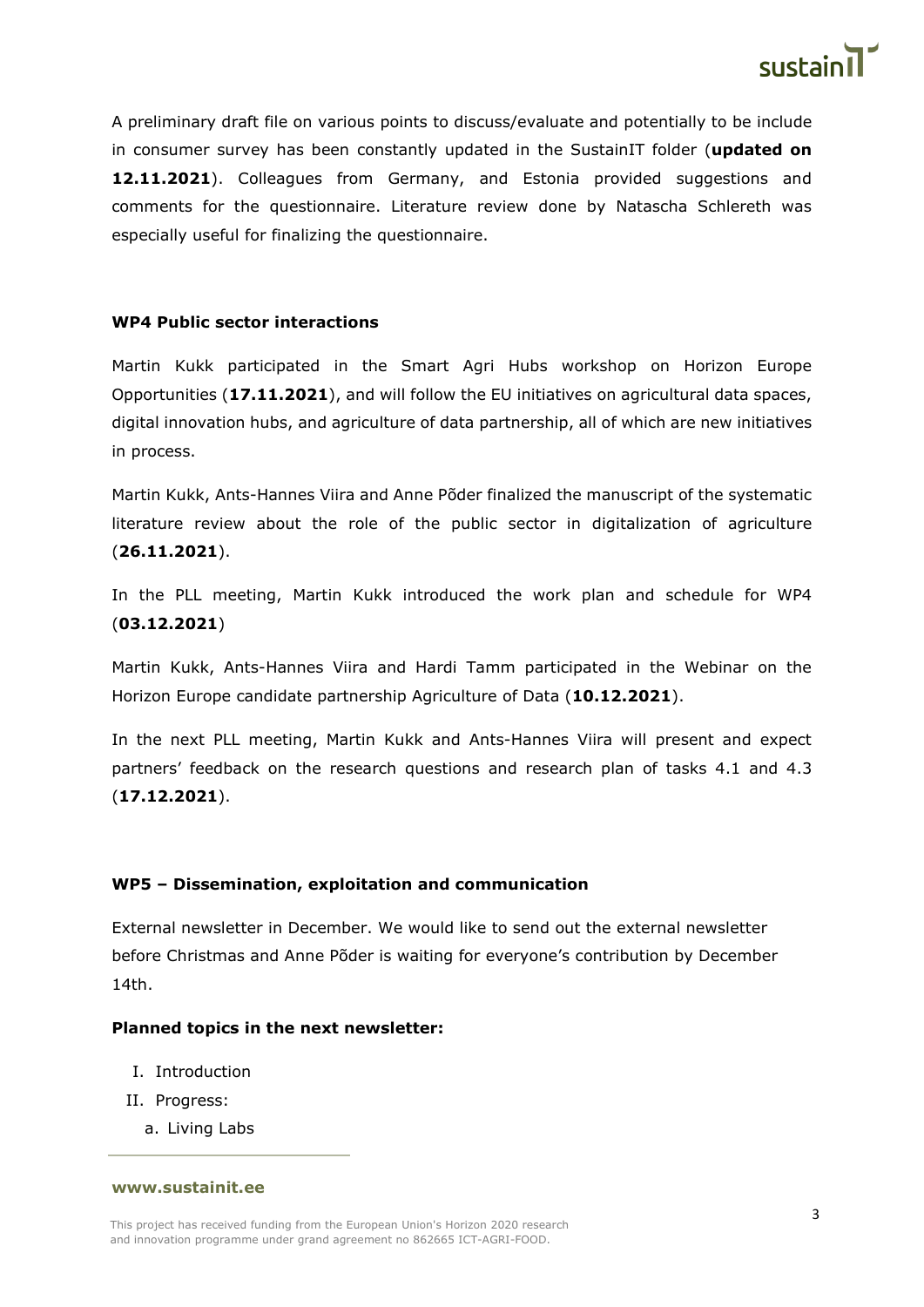

- b. Review on the animal health and welfare data
- c. Plans on consumer survey

#### III. Events

- a. Overview on the Estonian digitalization conference
- b. Data spaces workshop
- c. Other events …
- IV. Other news (publications, other activities …)
- V. Introduction of a partner
- VI. Upcoming events

What we need from partners:

- A summary on LLs from Finland and Sweden.
- Short summary on the plans for consumer survey.
- Your news publications, training, other projects, other digitalization and agri-food activities you have been involved in that we could cover.
- Coming events that could be added (conferences, training, special issues etc).
- Photos from CLL meetings or other illustrations please look around if you have photos or graphs we can add as illustrations.
- LinkedIn we would like to make it livelier. Please share information on ongoing and upcoming events, your papers, interesting reports, like, share and comment etc.

Please send information by email to Anne Põder [\(anne.poder@piimaklaster.ee\)](mailto:anne.poder@piimaklaster.ee) by **14.12.2021**.

#### **WP6 – coordination and management**

- Project monitoring worksheet is being updated and uploaded in the Share point (under WP6). All work packages, milestones, and deliverables until the end of the project (**end of 2023**) are detailed there.
- Annual partners' meeting to be held on **14.11.2022**.

## **Upcoming activities**

**December 2021 & January-February 2022 (planned/upcoming activities)**

#### **[www.sustainit.ee](http://www.sustainit.ee/)**